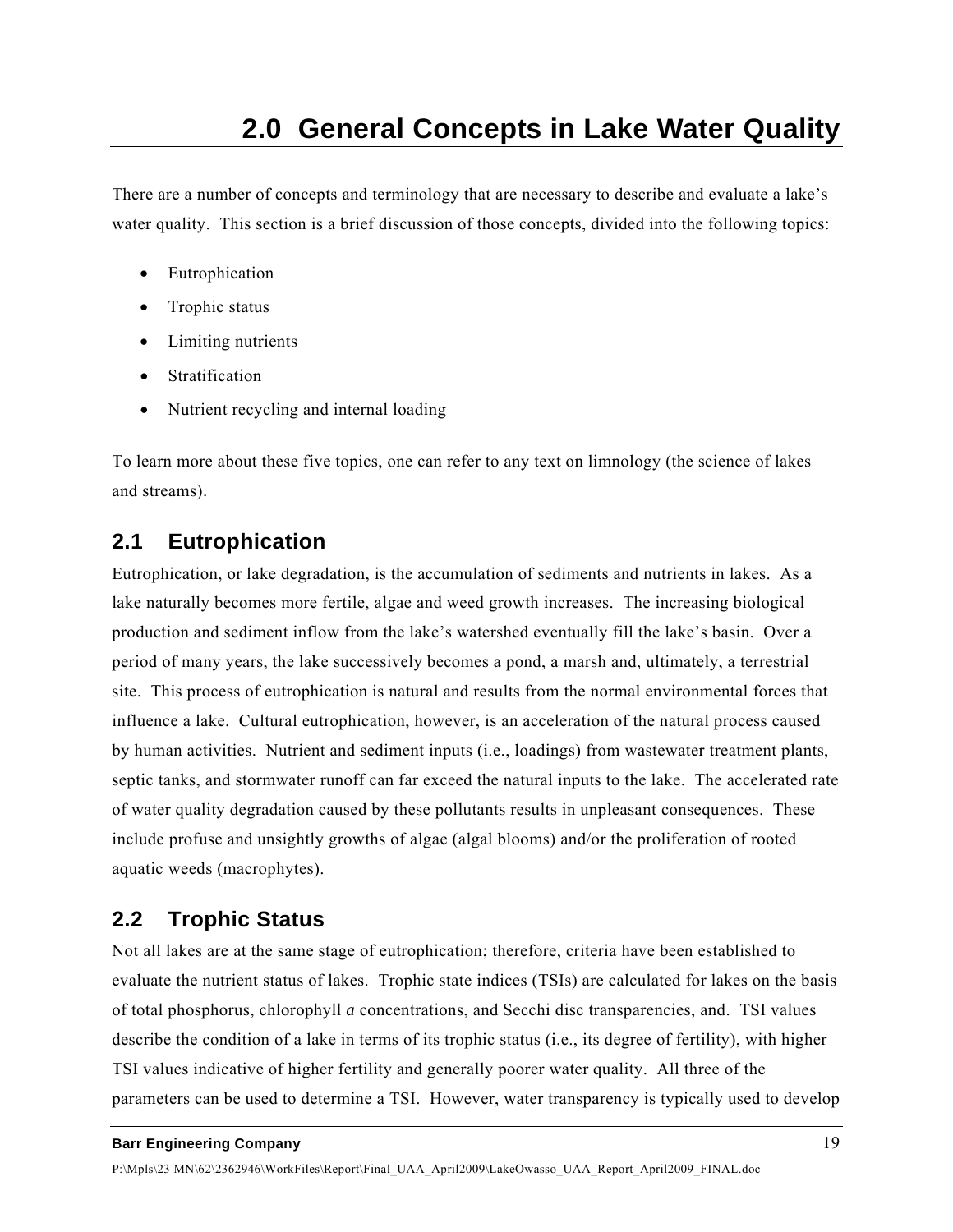the  $TSI<sub>SD</sub>$  (trophic state index based on Secchi disc transparency) because public perceptions of recreational use impairment are most often directly related to water clarity. The TSI rating system places Lake Owasso in the mesotrophic (i.e., medium fertility) trophic status category. Trophic status categories include oligotrophic (i.e., excellent water quality), mesotrophic (i.e., good water quality), eutrophic (i.e., poor water quality), and hypereutrophic (i.e., very poor water quality). Water quality characteristics of lakes in the various trophic status categories are listed below with their respective TSI ranges:

- 1. **Oligotrophic**  $[20 \leq TSI_{SD} \leq 38]$  clear, low productive lakes, with total phosphorus concentrations less than or equal to 10 μg/L, chlorophyll *a* concentrations of less than or equal to 2 μg/L, and Secchi disc transparencies greater than or equal to 4.6 meters (15 feet).
- 2. **Mesotrophic**  $[38 \leq TSI_{SD} \leq 50]$  intermediately productive lakes, with total phosphorus concentrations between 10 and 25 μg/L, chlorophyll *a* concentrations between 2 and 8 μg/L, and Secchi disc transparencies between 2 and 4.6 meters (6 to 15 feet).
- 3. **Eutrophic**  $[50 \leq TSI_{SD} \leq 62]$  high productive lakes relative to a neutral level, with 25 to 57 μg/L total phosphorus, chlorophyll *a* concentrations between 8 and 26 μg/L, and Secchi disc measurements between 0.85 and 2 meters (2.7 to 6 feet).
- 4. **Hypereutrophic**  $[62 \leq TSI_{SD} \leq 80]$  extremely productive lakes which are highly eutrophic and unstable (i.e., their water quality can fluctuate on daily and seasonal basis, experience periodic anoxia and fish kills, possibly produce toxic substances, etc.) with total phosphorus concentrations greater than 57 μg/L, chlorophyll *a* concentrations of greater than 26 μg/L, and Secchi disc transparencies less than 0.85 meters (2.7 feet).

Determining the trophic status of a lake is an important step in diagnosing water quality problems. Trophic status indicates the severity of a lake's algal growth problems and the degree of change needed to meet its recreational goals. Additional information, however, is needed to determine the cause of algal growth and a means of reducing it.

# **2.3 Limiting Nutrients**

The quantity or biomass of algae in a lake is usually limited by the water's concentration of an essential element or nutrient "the limiting nutrient". (For rooted aquatic plants, the nutrients are derived primarily from the sediments.) The limiting nutrient concept is a widely applied principle in ecology and in the study of eutrophication. It is based on the idea that plants require many nutrients to grow, but the nutrient with the lowest availability, relative to the amount needed by the plant, will limit plant growth. It follows then, that identifying the limiting nutrient will point the way to controlling algal growth.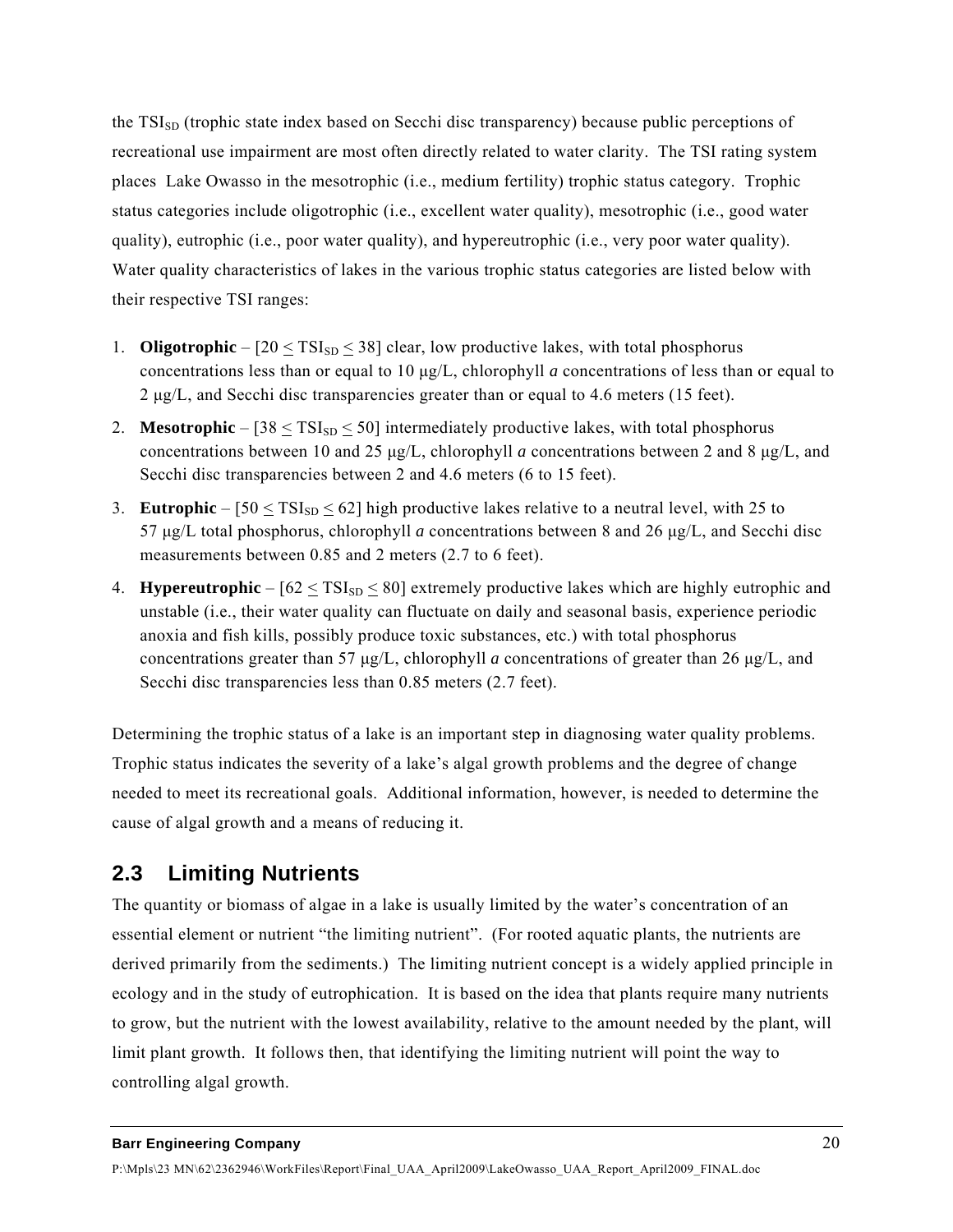Nitrogen (N) and phosphorus (P) are generally the two growth-limiting nutrients for algae in most natural waters. Analysis of the nutrient content of lake water and algae provides ratios of N:P. By comparing the ratio in water to the ratio in the algae, one can estimate whether a particular nutrient may be limiting. Algal growth is generally phosphorus-limited in waters with N:P ratios greater than 12. Laboratory experiments (bioassays) can demonstrate which nutrient is limiting by growing the algae in lake water with various concentrations of nutrients added. Bioassays, as well as fertilization of in-situ enclosures and whole-lake experiments, have repeatedly demonstrated that phosphorus is usually the nutrient that limits algal growth in freshwaters. Reducing phosphorus in a lake, therefore, is required to reduce algal abundance and improve water transparency. Failure to reduce phosphorus concentrations will allow the process of eutrophication to continue at an accelerated rate.

## **2.4 Stratification**

The process of internal loading is dependent on the amount of organic material in the sediments and the depth-temperature pattern, or "thermal stratification," of a lake. Thermal stratification profoundly influences a lake's chemistry and biology. When the ice melts and air temperature warms in spring, lakes generally progress from being completely mixed to stratified with an upper layer or warm well-mixed water (epilimnion), cold temperatures in a bottom layer (hypolimnion), and a layer of varying depth that will have a sharp temperature gradient (thermocline). Because of the density differences between the lighter warm water and the heavier cold water, stratification in a lake can become very resistant to mixing. When this occurs, generally in mid-summer, oxygen from the air cannot reach the bottom lake water and, if the lake sediments have sufficient organic matter, biological activity can deplete the remaining oxygen in the hypolimnion. The epilimnion can remain well-oxygenated, while the water above the sediments in the hypolimnion becomes completely devoid of dissolved oxygen (anoxic). Complete loss of oxygen changes the chemical conditions in the water and sediment, allowing phosphorus that had remained bound to the sediments to reenter the lake water.

As the summer progresses, phosphorus concentrations in the hypolimnion can continue to rise until oxygen is again introduced (recycled). Dissolved oxygen concentration will increase if the lake sufficiently mixes to disrupt the thermal stratification. Phosphorus in the hypolimnion is generally not available for plant uptake because there is not sufficient light penetration to the hypolimnion to allow for growth of algae. The phosphorus, therefore, remains trapped and unavailable to the plants until the lake is completely mixed. In shallow lakes this can occur throughout the summer, with sufficient wind energy (polymixis). In deeper lakes, however, only extremely high wind energy is

## **Barr Engineering Company** 21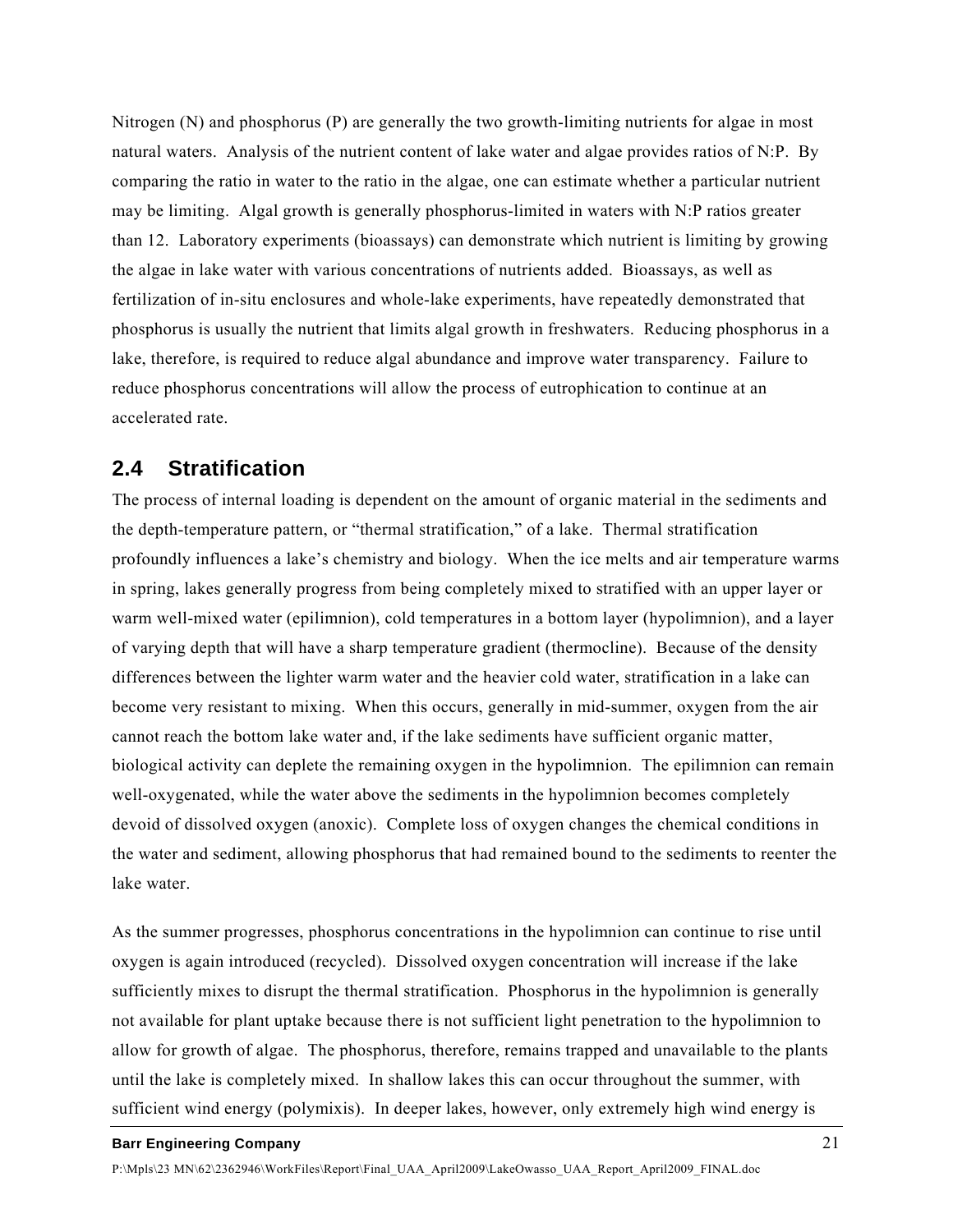sufficient to destratify a lake during the summer and complete mixing only occurs in the spring and fall (dimixis). Cooling air temperature in the fall reduces the epilimnion water temperature, and consequently increases the density of water in the epilimnion. As the epilimnion water density approaches the density of the hypolimnion water very little energy is needed to cause complete mixing of the lake. When this fall mixing occurs, phosphorus that has built up in the hypolimnion is mixed with the epilimnion water and becomes available for plant and algal growth.

## **2.5 Nutrient Recycling and Internal Loading**

The significance of thermal stratification in lakes is that the density change in the metalimnion provides a physical barrier to mixing between the epilimnion and the hypolimnion. While water above the metalimnion may circulate as a result of wind action, hypolimnetic waters at the bottom generally remain isolated. Consequently, very little transfer of oxygen occurs from the atmosphere to the hypolimnion during the summer.

Shallow water bodies may circulate many times during the summer as a result of wind mixing. Lakes possessing these wind mixing characteristics are referred to as **polymictic** lakes. In contrast, deeper lakes generally become well-mixed only twice each year. This usually occurs in the spring and fall. Lakes possessing these mixing characteristics are referred to as **dimictic** lakes. During these periods, the lack of strong temperature/density differences allow wind-driven circulation to mix the water column throughout. During these mixing events, oxygen may be transported to the deeper portions of the lake, while dissolved phosphorus is brought up to the surface.

Phosphorus enters a lake from either watershed runoff or direct atmospheric deposition. It would, therefore, seem reasonable that phosphorus in a lake can decrease by reducing these external loads of phosphorus to the lake. All lakes, however, accumulate phosphorus (and other nutrients) in the sediments from the settling of particles and dead organisms. In some lakes this reservoir of phosphorus can be reintroduced in the lake water and become available again for plant uptake. This resuspension or dissolution of nutrients from the sediments to the lake water is known as "internal loading". As long as the lake's sediment surface remains sufficiently oxidized (i.e., dissolved oxygen remains present in the water above the sediment), its phosphorus will remain bound to sediment particles as a ferric-hydroxy-phosphate complex. When dissolved oxygen levels become extremely low at the water-sediment interface (as a result of microbial activity using the oxygen), the chemical reduction of ferric iron to its ferrous form causes the release of dissolved phosphorus, which is readily available for algal growth, into the water column. The amount of phosphorus released from internal loading can be estimated from depth profiles (measurements from surface to

### **Barr Engineering Company** 22